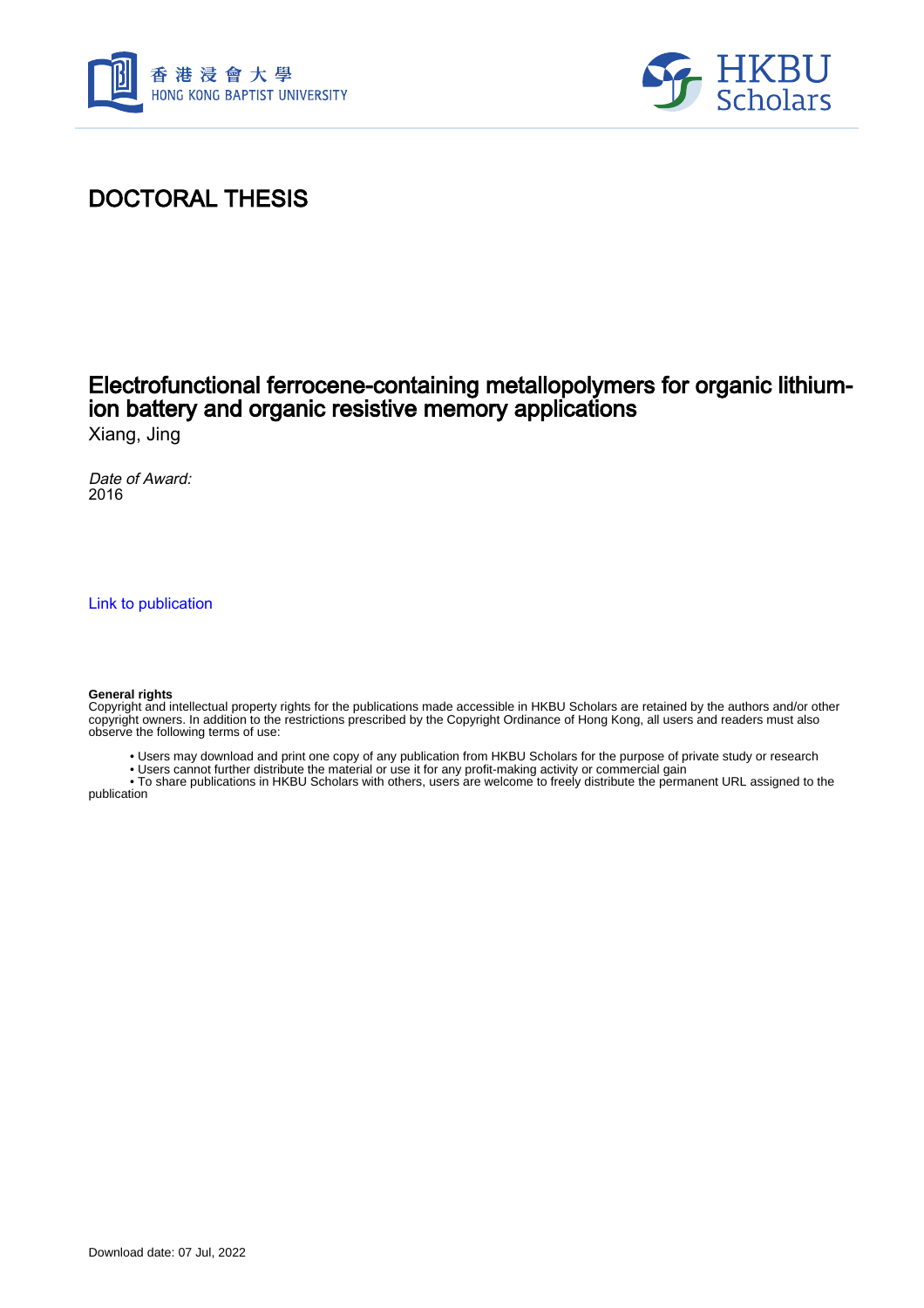### **Abstract**

 This thesis is dedicated to developing three different types of ferrocene-containing metallopolymers for organic lithium-ion battery and organic resistive memory applications.

 Chapter 1 gives an overview of organic cathode-active materials, polymeric resistive memory materials and ferrocene-containing metallopolymers. Furthermore, the previously reported applications of ferrocene-containing polymeric systems in electrochemical energy storage and electronic memory devices were also comprehensively summarized.

 In chapter 2, conjugated ferrocene-containing side-chain metallopolymers **PFcFE1**, **PFcFE2**, **PFcFE3** and **PFcFE4** were designed and synthesized *via* Sonogashira cross-coupling polycondensation. The charging-discharging processes of triphenylamine-based **PFcFE1** and thiophene-modified **PFcFE4** have been successfully studied as cathode materials. **PFcFE1** composite electrode showed a capacity of 90 mAh  $g^{-1}$  and the cathode composed of **PFcFE4** retained over 90% of its initial capacity after  $100$  charging-discharging cycles at  $10$  C. These results demonstrate the huge potentials of these ferrocene-containing side-chain polymers as active cathode materials for organic lithium-ion battery applications. Besides, all prepared ferrocene-containing metallopolymers **PFcFE1**, **PFcFE2**, **PFcFE3** and **PFcFE4** also exhibited nonvolatile resistive switching behaviors with the flash memory effect of **PFcFE1**, **PFcFE2** and **PFcFE3** as well as the WORM memory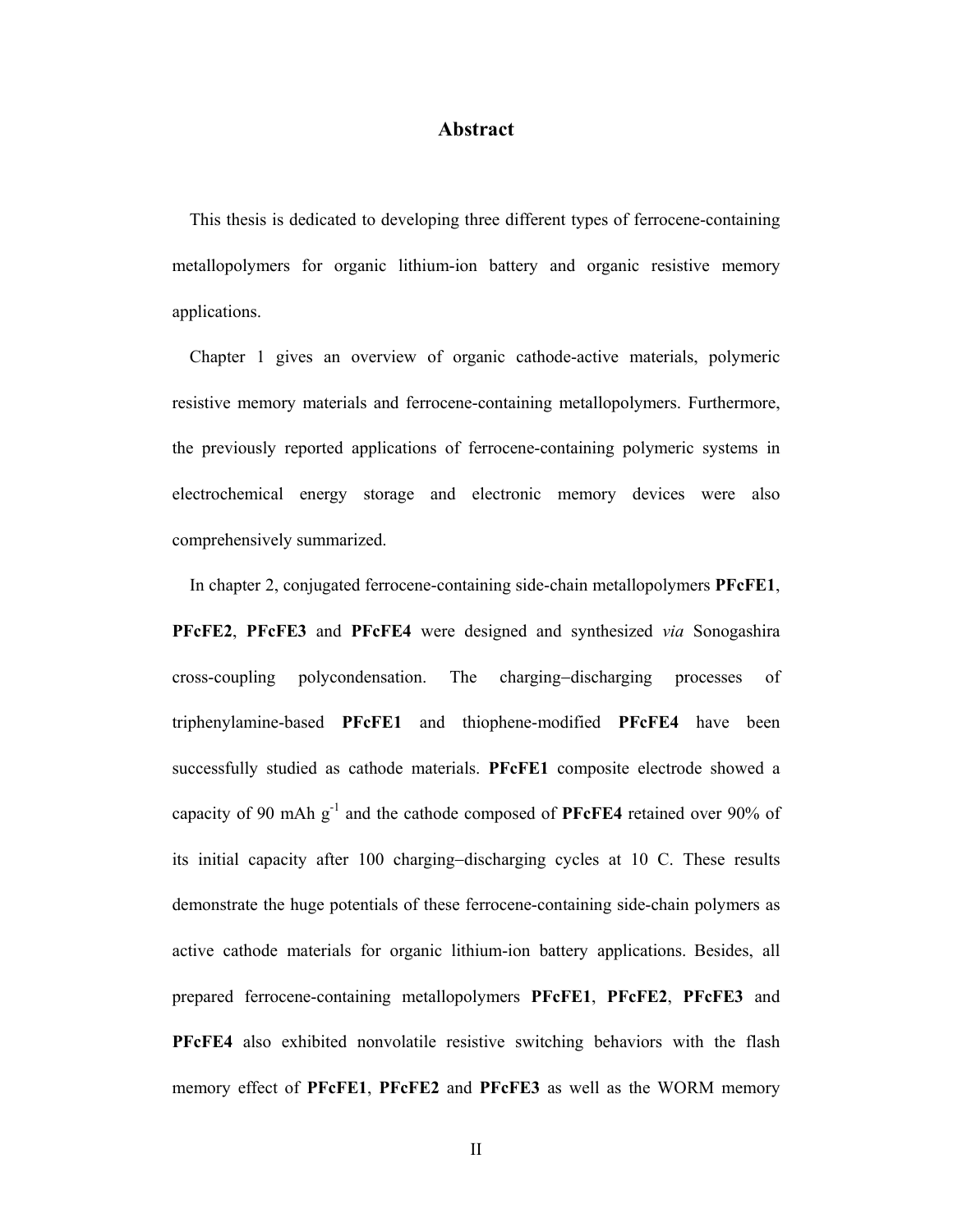feature of **PFcFE4**, indicating the easily tunable memory properties by changing the chemical structures of the active polymeric backbone. It is also worth noting that the ITO/**PFcFE1**/Al memory device showed a high ON/OFF current ratio of  $10^3$  to  $10^4$ , a low switch-on voltage of  $-1.0$  V, a long retention time of 1000 s and a large read cycle number up to  $10<sup>5</sup>$ , which is superior to other reported ferrocene-containing memory examples.

 Chapter 3 focuses on the development of non-conjugated ferrocene-containing copolymers **PVFVM1**, **PVFVM1-1**, **PVFVM2**, **PVFVM3**, **PVFVM4**, **PVFVM5** and **PVFVM6** based on different heteroaromatic moieties which were prepared by AIBN-initiated chain addition polymerization. The as-prepared copolymers **PVFVM1**  and **PVFVM1-1** exhibited electrochemical characteristics of both ferrocene and triphenylamine pendants with reversible multiple redox waves at the half potentials of  $E_{1/2} = -0.06, 0.30,$  and  $0.42$  V (*vs.* Fc/Fc<sup>+</sup>). Notably, the composite electrode based on **PVFVM1** afforded a discharge capacity of 102 mAh  $g^{-1}$  at 10 C, corresponding to 98% of its theoretical capacity. The cycle endurances of the active polymer electrodes composed of **PVFVM1** or **PVFVM1-1** were both evaluated for over 50 numbers and no significant capacity reduction over cycles were observed. On the other hand, initial current-voltage results of memory devices based on **PVFVM1**, **PVFVM1-1**, **PVFVM2**, **PVFVM3**, **PVFVM4** and **PVFVM6** also revealed their great potentials in electronic information storage. The stability and reproducibility of the corresponding memory devices based on these materials will be further evaluated in the near future.

We used 1,1'-ferrocenediboronic acid bis(pinacol) ester to develop conjugated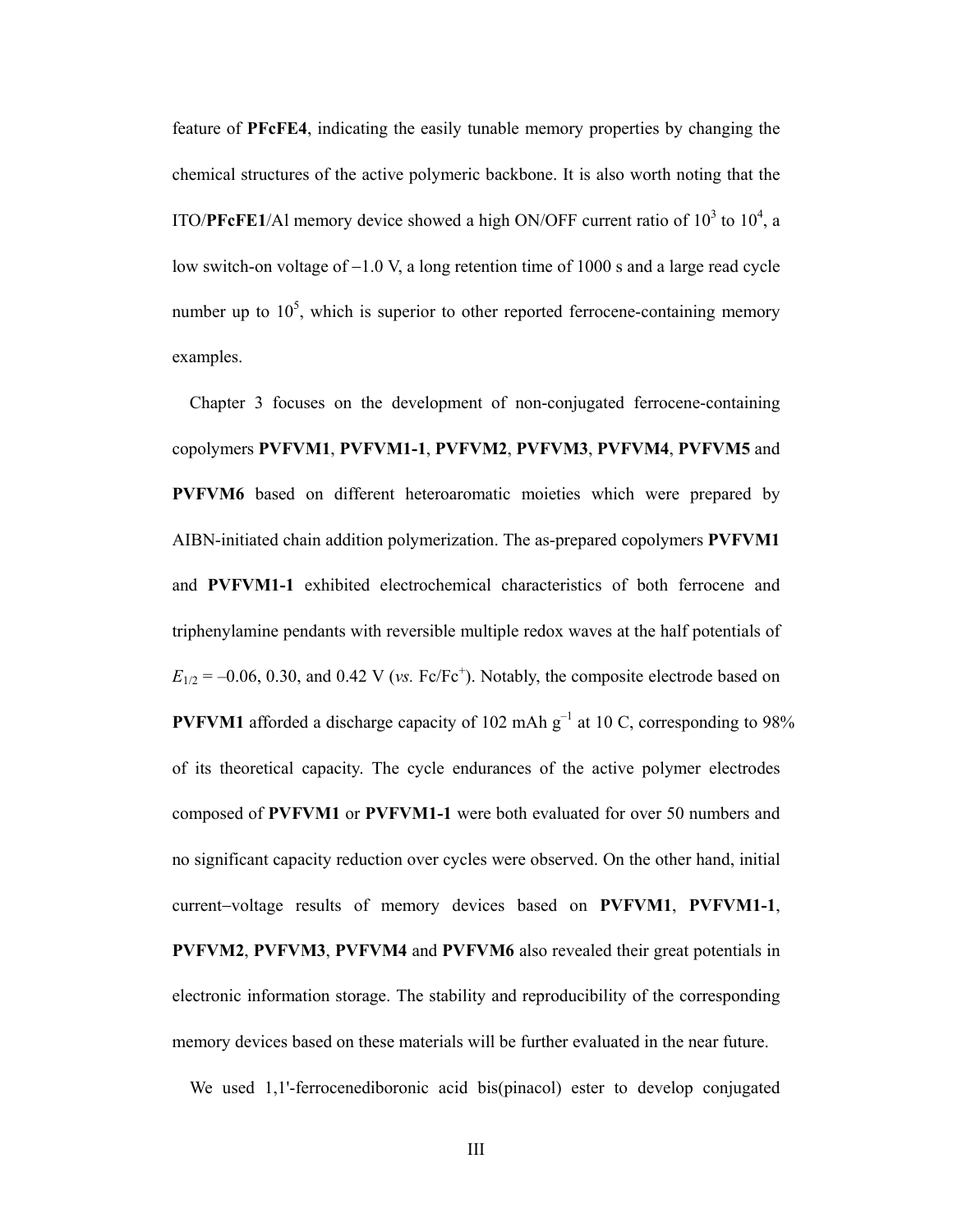ferrocene-containing main-chain metallopolymers in chapter 4. All these rationally designed metallopolymers **FcMMP1**, **FcMMP2**, **FcMMP3** and **FcMMP4** with one or two ferrocene moieties were produced *via* Suzuki cross-coupling polycondensation. Their structural information, molecular masses, photophysical features and thermal properties have been well studied. Electrochemical performances of the formed polymers were examined to clarify their potentials as cathode-active materials for organic lithium-ion batteries. Initial current-voltage results suggested the flash memory behaviors of all the fabricated devices based on these prepared ferrocene-containing main-chain metallopolymers and thus proved their feasibilities in electronic memory devices. Their charge- and data-storage characteristics for more efficient organic battery and memory applications are under further investigation.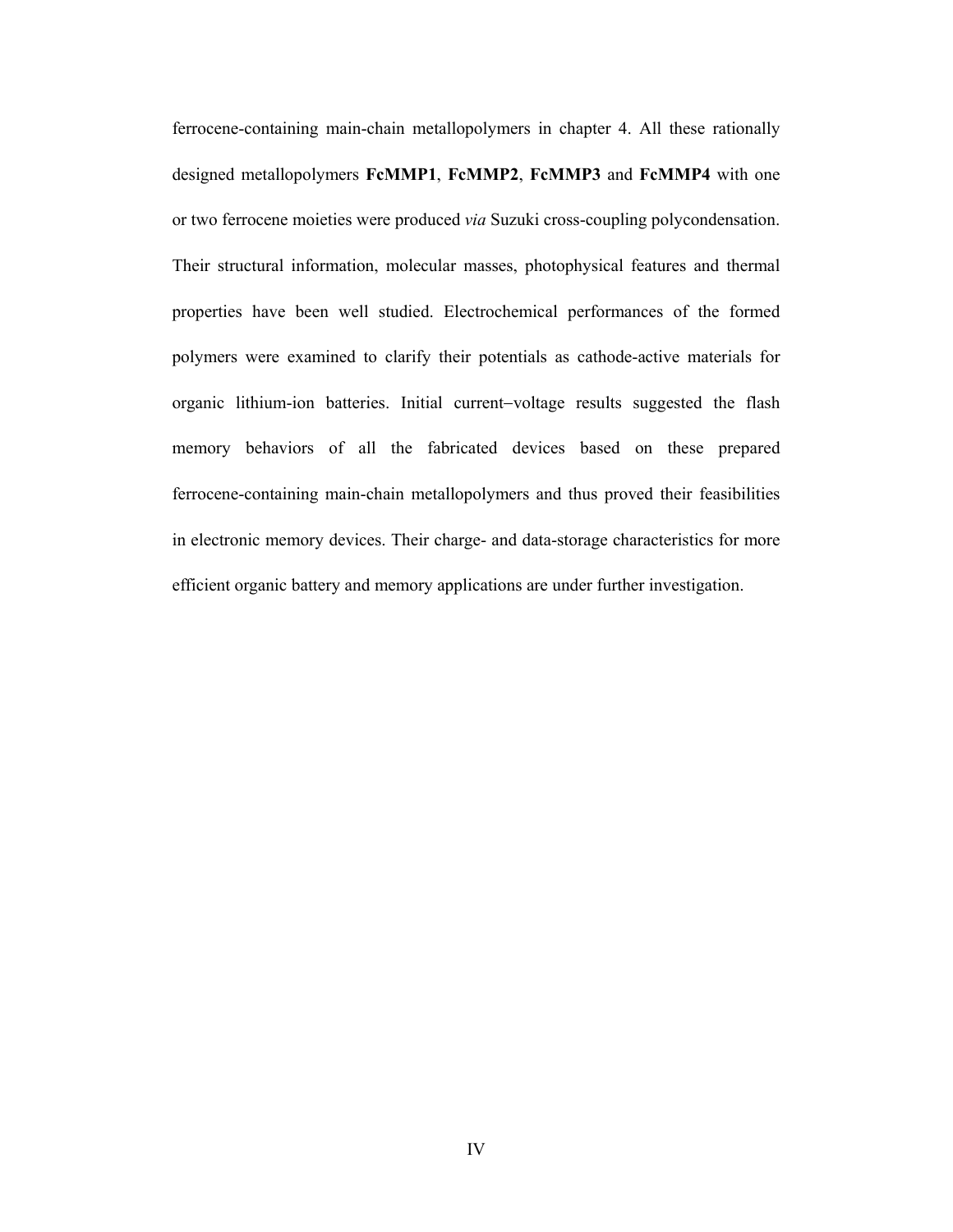### **Table of Contents**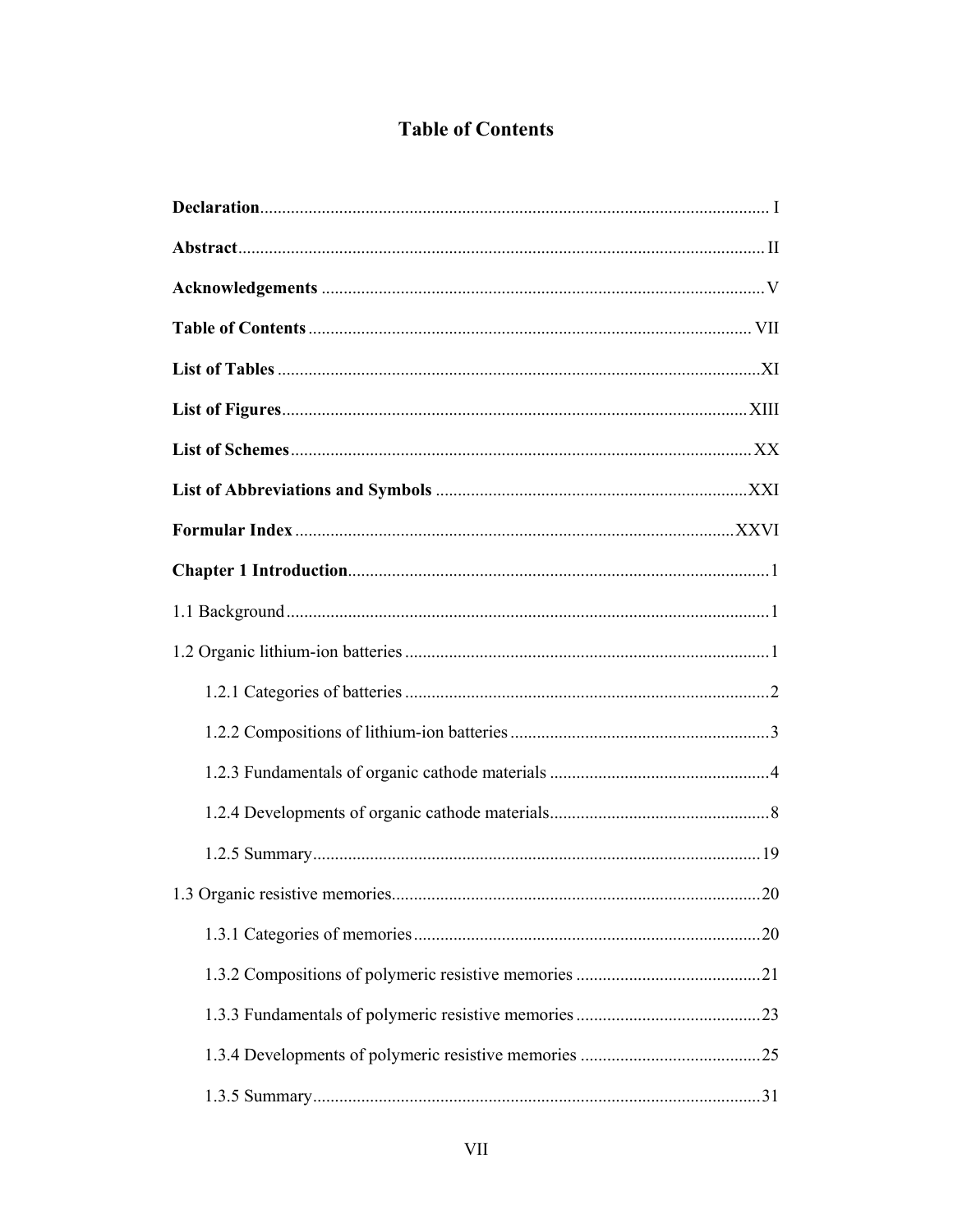| 1.4.2 Characteristics of ferrocene-containing metallopolymers33                      |
|--------------------------------------------------------------------------------------|
| 1.4.3 Applications of ferrocene-containing metallopolymers 37                        |
|                                                                                      |
|                                                                                      |
|                                                                                      |
| Chapter 2 Conjugated Ferrocene-Containing Side-Chain Metallopolymers for             |
|                                                                                      |
|                                                                                      |
| 2.2 Synthesis of conjugated ferrocene-containing side-chain metallopolymers59        |
| Structural determination of conjugated ferrocene-containing side-chain<br>2.3        |
|                                                                                      |
| Optical characteristics of conjugated ferrocene-containing side-chain<br>2.4         |
|                                                                                      |
| properties of conjugated ferrocene-containing side-chain<br>2.5<br>Thermal           |
|                                                                                      |
| 2.6 Conjugated ferrocene-containing side-chain metallopolymers for organic           |
|                                                                                      |
| 2.7 Conjugated ferrocene-containing side-chain metallopolymers for organic resistive |
|                                                                                      |
|                                                                                      |
|                                                                                      |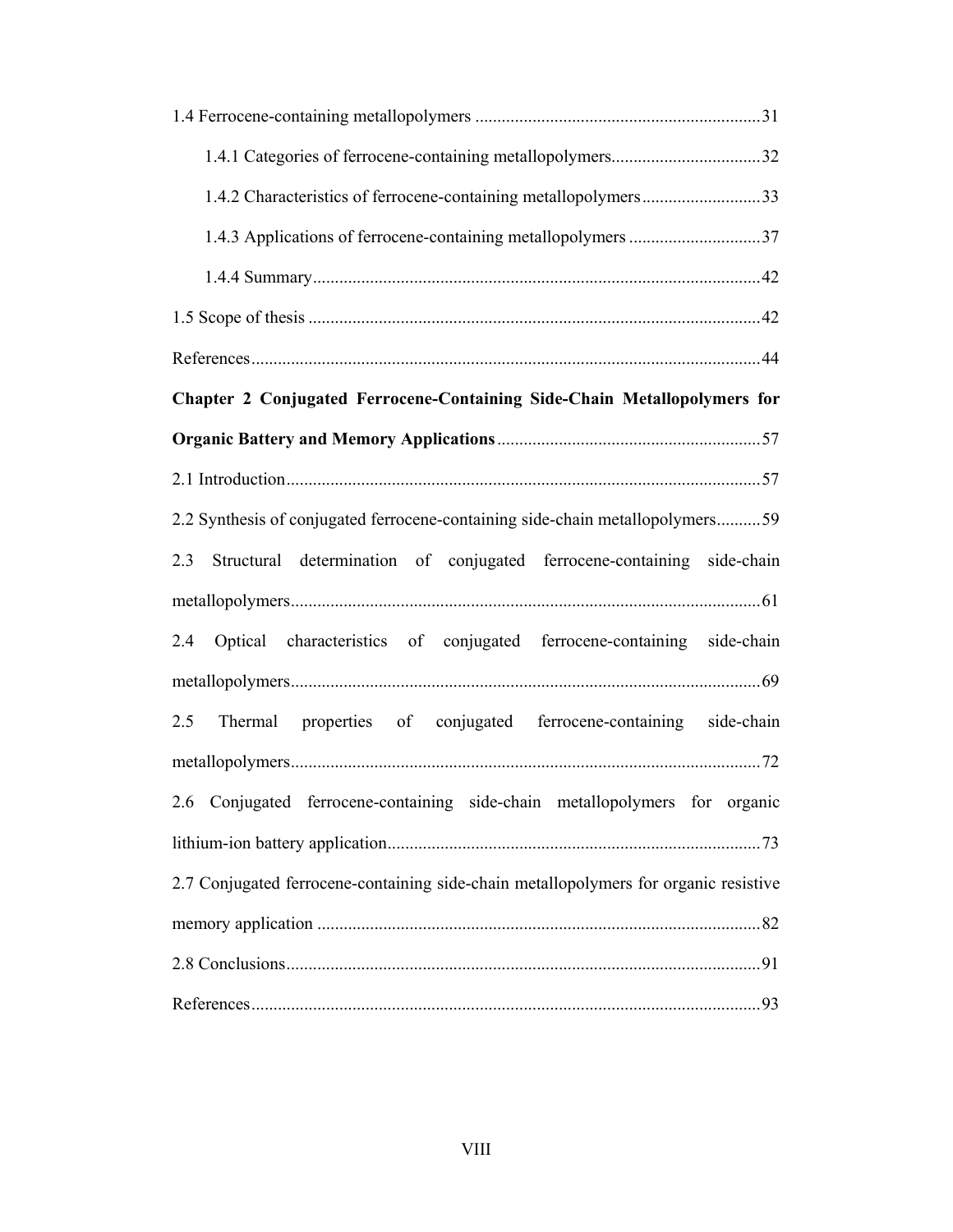| Chapter 3 Non-Conjugated Ferrocene-Containing Copolymers for Organic               |  |  |
|------------------------------------------------------------------------------------|--|--|
|                                                                                    |  |  |
|                                                                                    |  |  |
|                                                                                    |  |  |
| 3.3 Structural determination of non-conjugated ferrocene-containing copolymers 101 |  |  |
| 3.4 Optical characteristics of non-conjugated ferrocene-containing copolymers109   |  |  |
| 3.5 Thermal properties of non-conjugated ferrocene-containing copolymers111        |  |  |
| 3.6 Non-conjugated ferrocene-containing copolymers for organic lithium-ion battery |  |  |
|                                                                                    |  |  |
| 3.7 Non-conjugated ferrocene-containing copolymers for organic resistive memory    |  |  |
|                                                                                    |  |  |
|                                                                                    |  |  |
|                                                                                    |  |  |
| Chapter 4 Conjugated Ferrocene-Containing Main-Chain Metallopolymers for           |  |  |
|                                                                                    |  |  |
|                                                                                    |  |  |
| 4.2 Synthesis of conjugated ferrocene-containing main-chain metallopolymers 129    |  |  |
| 4.3 Structural determination of conjugated ferrocene-containing main-chain         |  |  |
|                                                                                    |  |  |
| 4.4 Optical characteristics of conjugated ferrocene-containing main-chain          |  |  |
|                                                                                    |  |  |
| 4.5 Thermal properties of conjugated ferrocene-containing main-chain               |  |  |
|                                                                                    |  |  |
| 4.6 Conjugated ferrocene-containing main-chain metallopolymers for organic         |  |  |
|                                                                                    |  |  |